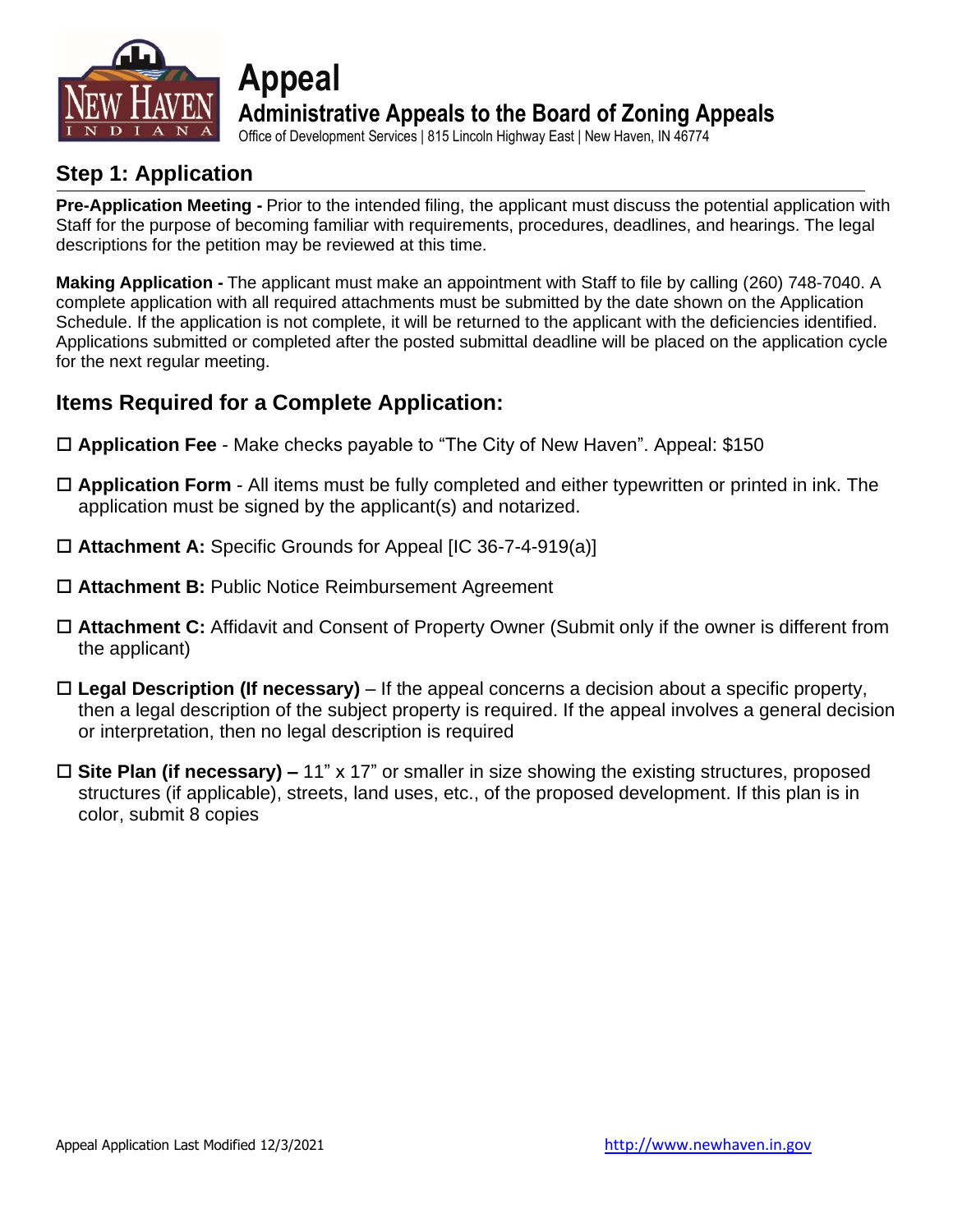### *Staff Report*

After an examination of information in the public record and findings from additional research, Staff shall publish a Staff Report that provides an analysis of the petition request. Such report shall be published along with the agenda approximately five days prior to the hearing.

### *Public Hearing*

The Board shall follow its adopted Rules of Procedures for the hearing, a copy of which available at the Planning Office. Public Hearings of the Board of Zoning Appeals are generally held on the third Tuesday of each month in the Common Council Chambers at the New Haven City Administration Building, 815 Lincoln Highway East, New Haven, Indiana 46774.

When your request comes up on the agenda, you must present your request to the Board. You may represent yourself or have a consultant or attorney represent you. You may use any evidence that will assist you in the presentation. If the members need additional information, they will ask questions regarding your request.

Upon conclusion of its public hearing, the Board will vote on your appeal. The Board may include commitments and conditions as part of its decision.

### **Step 3: Petition Information (Completed by Staff at the Time of Application)**

The Docket Number for this petition is \_\_\_\_\_\_\_\_\_\_\_\_\_\_\_\_\_\_\_\_\_\_\_\_\_\_\_\_\_\_\_\_\_. Please use this number for referencing the request and when submitting additional information in the future.

This petition will be heard by the Board on \_\_\_\_\_\_\_\_\_\_\_\_\_\_\_\_\_\_\_\_\_\_\_\_\_\_. The meeting starts at 7:00 pm in the Common Council Chambers of the New Haven Administration Building, 815 Lincoln Highway East, New Haven, Indiana 46774.

The Staff Report and Agenda for this petition will be published on approximately

### *What Happens Next?*

\_\_\_\_\_\_\_\_\_\_\_\_\_\_\_\_\_\_\_\_\_\_\_\_\_\_\_\_\_.

Should the BZA approve the appeal, the petitioner is free to take any actions necessary in accordance with the established procedures of the City to use property in accordance with the zoning ordinance as interpreted by the Board.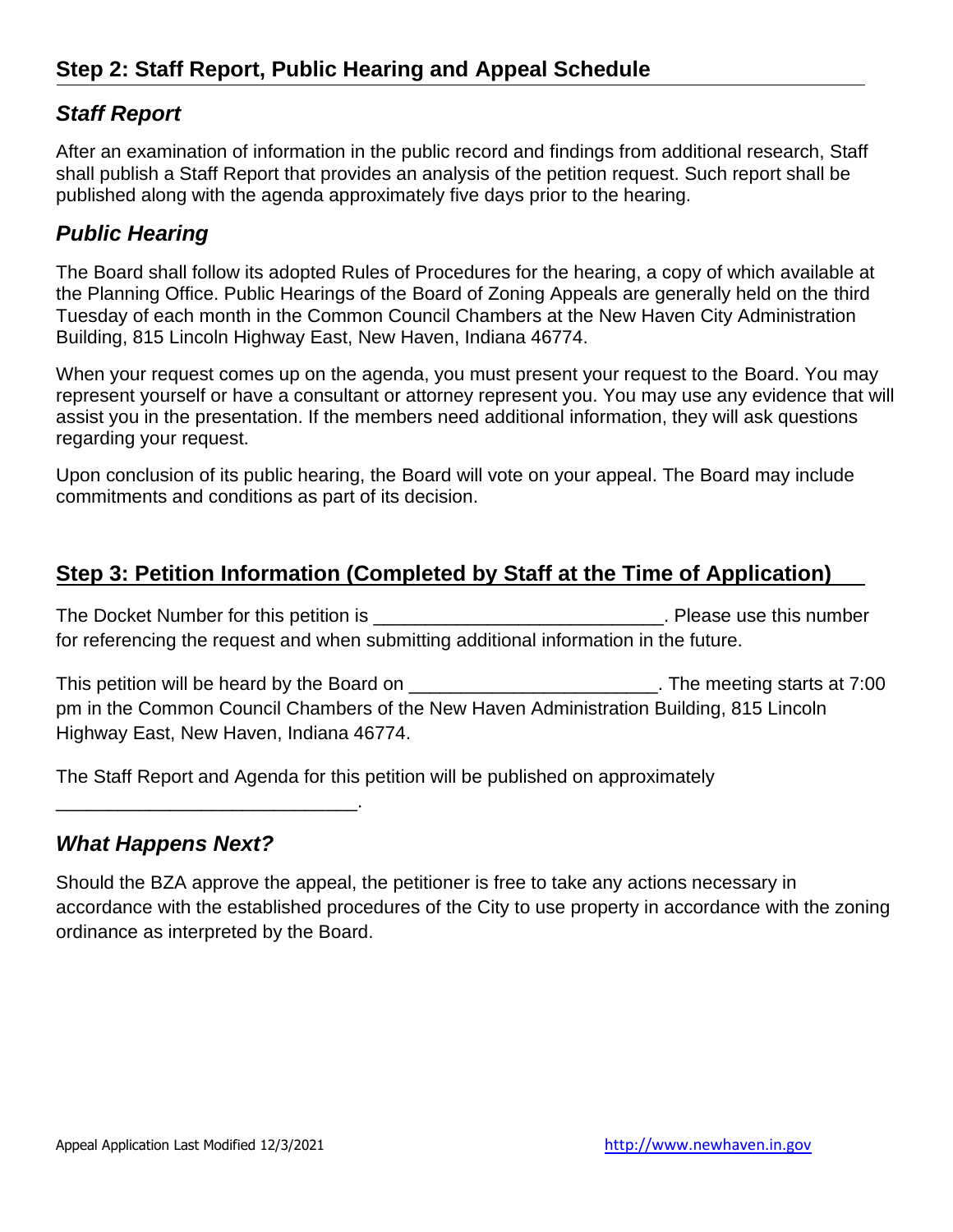## **2022 New Haven Board of Zoning Appeals**

**Variances, Special Uses, and Appeals**

6:00pm in the City Council Chambers of the New Haven Administration Building

| <b>Hearing Date</b>        | <b>Application</b><br><b>Submittal</b> | <b>Public Notice</b> | <b>Agendas</b><br><b>Distributed</b> |  |
|----------------------------|----------------------------------------|----------------------|--------------------------------------|--|
| January 19th               | 12/22/21                               | 1/5/22               | 1/12/22                              |  |
| February 16th              | 1/19/22                                | 2/2/22               | 2/9/22                               |  |
| March 16th                 | 2/16/22                                | 3/2/22               | 3/9/22                               |  |
| April 20th                 | 3/23/22                                | 4/6/22               | 4/13/22                              |  |
| May 18th                   | 4/20/22                                | 5/4/22               | 5/11/22                              |  |
| June 15th                  | 5/18/22                                | 6/1/22               | 6/8/22                               |  |
| July 20th                  | 6/22/22                                | 7/6/22               | 7/13/22                              |  |
| August 17th                | 7/20/22                                | 8/3/22               | 8/10/22                              |  |
| September 21 <sup>st</sup> | 8/24/22                                | 9/7/22               | 9/14/22                              |  |
| October 19th               | 9/21/22                                | 10/5/22              | 10/12/22                             |  |
| November 17th              | 10/20/22                               | 11/3/22              | 11/10/22                             |  |
| December 15th              | 11/17/22                               | 12/1/22              | 12/8/22                              |  |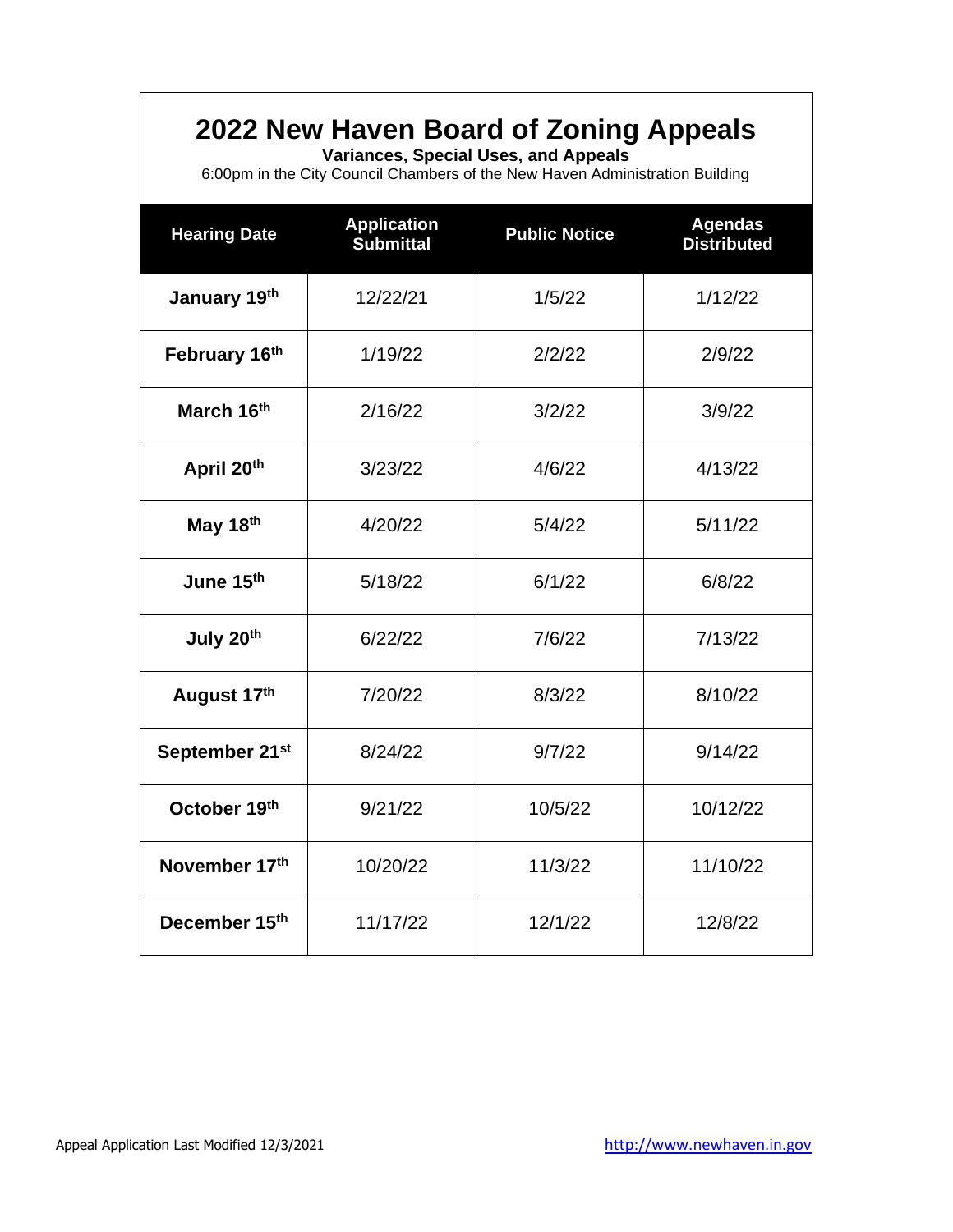

# **Appeal**

### **Administrative Appeals to the Board of Zoning Appeals**

Department of Planning and Economic Development | 815 Lincoln Highway East | New Haven, IN 46774

|                                                                                                  | <b>Applicant Information</b>      |                      |             | <b>Office Use Only</b>                 |                       |
|--------------------------------------------------------------------------------------------------|-----------------------------------|----------------------|-------------|----------------------------------------|-----------------------|
| Name:                                                                                            |                                   | Docket #             |             |                                        |                       |
| Street:                                                                                          |                                   | <b>Filing Date</b>   |             |                                        |                       |
| City:                                                                                            |                                   | Fee                  |             |                                        |                       |
| State:                                                                                           | Zip:                              | <b>BZA Date</b>      |             |                                        |                       |
| Phone:                                                                                           | Fax:                              |                      | Received By |                                        |                       |
| E-mail:                                                                                          |                                   |                      |             |                                        |                       |
|                                                                                                  | <b>Property Owner Information</b> |                      |             | <b>Project or Premises Information</b> |                       |
| Name:                                                                                            |                                   |                      |             | Please Select a Project Type           |                       |
| Street:                                                                                          |                                   | $\square$ Commercial |             | $\Box$ Industrial                      | $\square$ Residential |
| City:                                                                                            |                                   | □ Other:             |             |                                        |                       |
| State:                                                                                           | Zip:                              | Location / Address:  |             |                                        |                       |
| Phone:                                                                                           | Fax:                              | Parcel Number:       |             |                                        |                       |
| E-mail:                                                                                          |                                   | Existing Zoning:     |             |                                        |                       |
|                                                                                                  | <b>Notarization</b>               | Proposed Zoning:     |             |                                        |                       |
|                                                                                                  |                                   | <b>Existing Use:</b> |             |                                        |                       |
| The above information and attached exhibits, to my knowledge and belief<br>are true and correct. |                                   | Proposed Use:        |             |                                        |                       |
|                                                                                                  |                                   | Total Acreage:       |             |                                        |                       |
|                                                                                                  |                                   | <b>Total Lots:</b>   |             |                                        |                       |
| Printed Name of Applicant                                                                        | Signature of Applicant            |                      |             |                                        |                       |
|                                                                                                  |                                   |                      |             |                                        |                       |
| Notary Public's Name (printed)                                                                   | Signature of Notary               |                      |             |                                        |                       |
|                                                                                                  |                                   |                      |             |                                        |                       |
|                                                                                                  |                                   |                      |             |                                        |                       |
| My Commission Expires                                                                            | State; County                     |                      |             |                                        |                       |
|                                                                                                  |                                   |                      |             |                                        |                       |
|                                                                                                  |                                   |                      |             |                                        |                       |
| Subscribed and sworn to before me this ______________ day of                                     |                                   |                      |             |                                        |                       |
|                                                                                                  |                                   |                      |             |                                        |                       |
|                                                                                                  |                                   |                      |             |                                        |                       |

| <b>Office Use Only</b> |  |  |  |
|------------------------|--|--|--|
| Docket #               |  |  |  |
| <b>Filing Date</b>     |  |  |  |
| Fee                    |  |  |  |
| <b>BZA Date</b>        |  |  |  |
| Received By            |  |  |  |

| <b>Project or Premises Information</b> |                                            |  |  |  |
|----------------------------------------|--------------------------------------------|--|--|--|
| Please Select a Project Type           |                                            |  |  |  |
| □ Commercial                           | $\square$ Industrial<br>$\Box$ Residential |  |  |  |
| $\Box$ Other:                          |                                            |  |  |  |
| Location / Address:                    |                                            |  |  |  |
| Parcel Number:                         |                                            |  |  |  |
| <b>Existing Zoning:</b>                |                                            |  |  |  |
| Proposed Zoning:                       |                                            |  |  |  |
| Existing Use:                          |                                            |  |  |  |
| Proposed Use:                          |                                            |  |  |  |
| Total Acreage:                         |                                            |  |  |  |
| Total Lots:                            |                                            |  |  |  |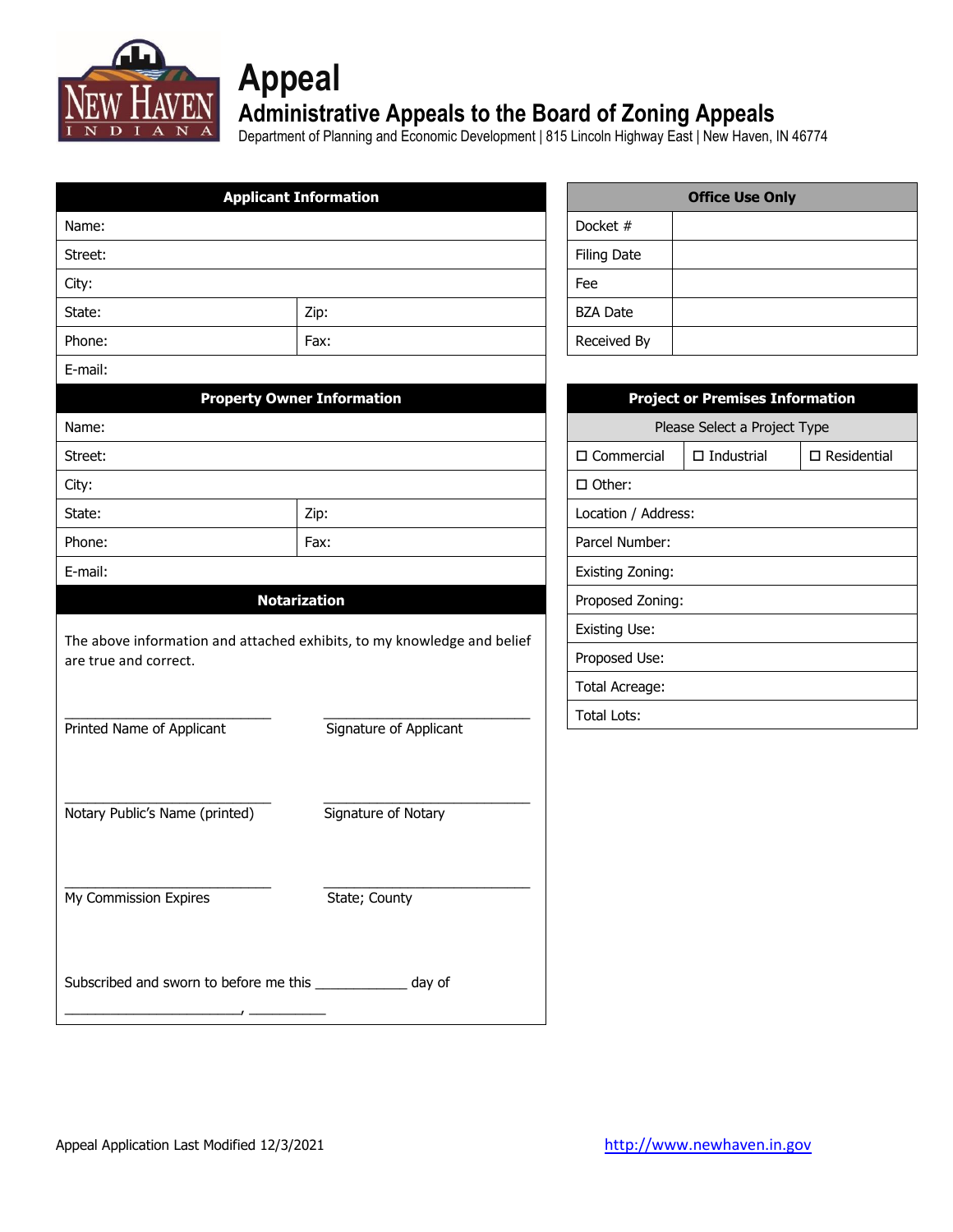

## **Attachment A Specific Grounds for an Appeal**

Department of Planning and Economic Development | 815 Lincoln Highway East | New Haven, IN 46774

Project\_

**Docket Docket** 

### **Petition Information**

Applicant may substitute a typed document addressing the following questions in list format as they appear on this form.

Describe your request:

### **Statutory Criteria**

The order, requirement, decision, or determination made by the administrative official, administrative board (other than the Plan Commission), or staff member was inconsistent with the requirements of the New Haven Municipal Code because: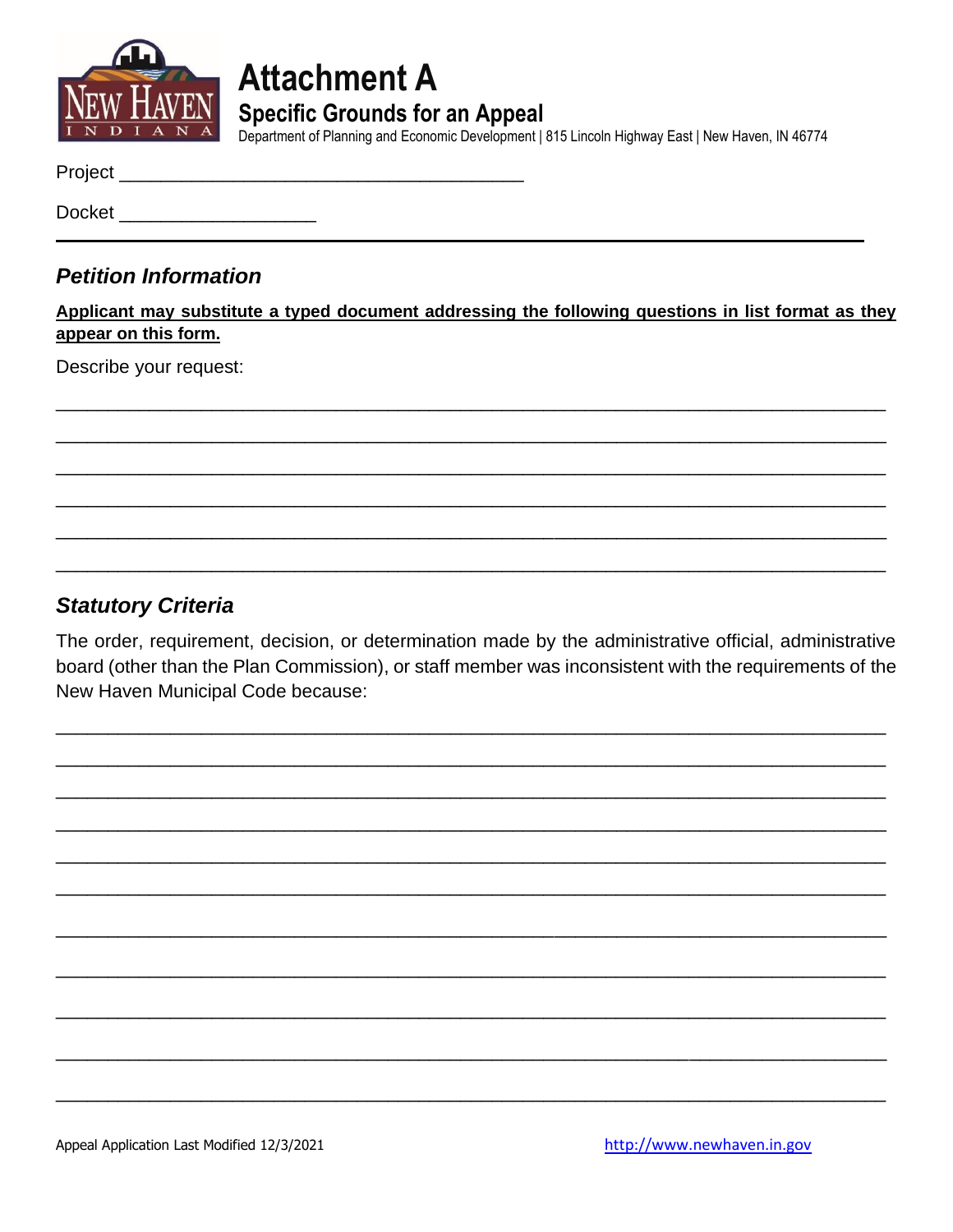

## **Attachment B**

**Public Notice Reimbursement Agreement**

Department of Planning and Economic Development | 815 Lincoln Highway East | New Haven, IN 46774

#### **AGREEMENT BETWEEN APPLICANT AND CITY OF NEW HAVEN FOR REIMBURSEMENT OF COSTS FOR PUBLISHING LEGAL ADS AND PUBLIC HEARING NOTIFICATION FOR SURROUNDING PROPERTY OWNERS**

SUBJECT PROJECT:

DEVELOPER OR OWNER OF THE REAL ESTATE (APPLICANT): \_\_\_\_\_\_\_\_\_\_\_\_\_\_\_\_\_\_\_\_\_\_\_\_\_\_\_\_\_

ADDRESS: \_\_\_\_\_\_\_\_\_\_\_\_\_\_\_\_\_\_\_\_\_\_\_\_\_\_\_\_\_\_\_\_\_\_\_\_\_\_\_\_\_\_\_\_\_\_\_\_\_\_\_\_\_\_\_\_\_\_\_\_\_\_\_\_\_\_\_\_\_\_\_\_\_\_\_\_\_\_

WHEREAS, the Applicant desires to rezone a certain parcel of real estate that has been submitted to the New Haven Advisory Plan Commission for approval, which is referred to above as the "SUBJECT PROJECT", and

WHEREAS, the City desires to expedite the process for publishing legal ads and notification of public hearing for surrounding property owners for said subject project; and

WHEREAS, the Applicant agrees to pay all sums necessary for the City's costs of publishing legal ads in the local newspapers and the notification of public hearing for surrounding property owners for the Applicant's project.

NOW, THEREFORE, THE PARTIES AGREE AS FOLLOWS:

- 1. The City shall provide the Applicant with a detailed invoice for the costs of publishing public notice and notification of surrounding property owners; and
- 2. The Applicant agrees to pay, prior to the Plan Commission Meeting in which said project will be heard, the costs of publication of legal ads as invoiced by the local newspaper and notification of surrounding property owners at \$1.00 per notice mailed.
- 3. The Applicant agrees to pay these costs by 4:30 P.M. on the day of the public hearing on said project.
- 4. In the event the Applicant has failed to pay the costs prior to the deadline as outlined above, the petition of said project shall be tabled to the next regularly scheduled Plan Commission meeting.

WHEREFORE, the Applicant has hereunto set his/her/its hand this \_\_\_\_\_\_\_ day of \_\_\_\_\_\_\_\_\_\_\_\_\_\_\_, 20\_\_\_\_.

| "APPLICANT" | "CITY OF NEW HAVEN" |
|-------------|---------------------|
| By:         | Bv:                 |
|             |                     |
| Title:      | Title:              |
|             |                     |
| Company:    |                     |

Appeal Application Last Modified 12/3/2021 [http://www.newhaven.in.gov](http://www.newhaven.in.gov/)